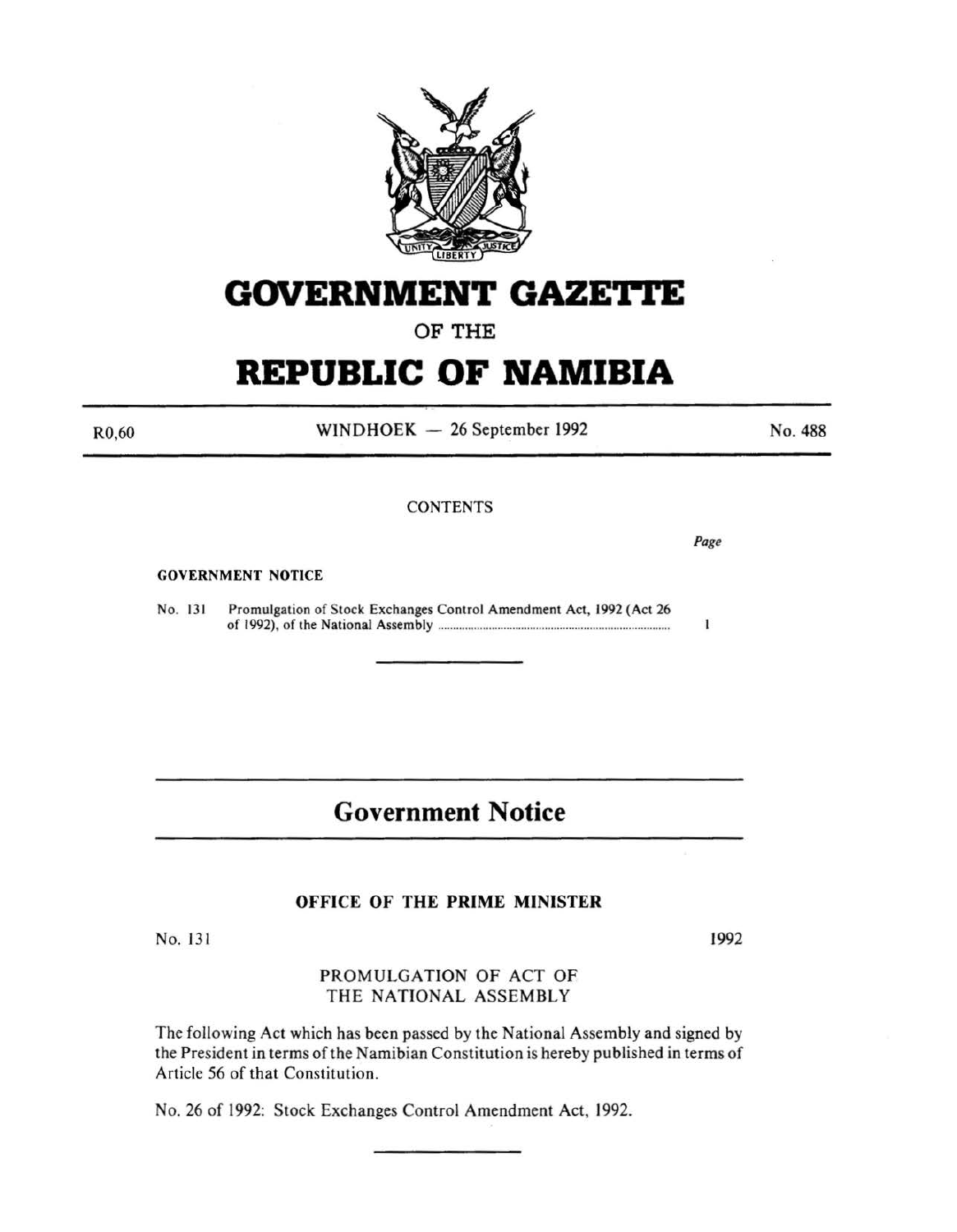#### Act No. 26, 1992 STOCK EXCHANGES CONTROL AMENDMENT ACT, 1992

#### EXPLANATORY NOTE:

 $\mathbf{I}$ 

- Words underlined with solid line indicate insertions in existing enactments.
- Words in bold type in square brackets indicate 1 omissions from existing enactments.

### **ACT**

To amend the Stock Exchanges Control Act, 1985 so as to empower the Minister of Finance to approve the number of persons who may form an association and be licensed to carry on the business of a stock exchange; to prohibit that persons who are not Namibian citizens or ordinarily resident in Namibia may become members of a licensed stock exchange; to substitute or delete certain expressions which have become inapplicable or obsolete by reason of the independence of Namibia; and to provide for matters connected therewith.

*(Signed by the President on 18 September 1992)* 

BE IT ENACTED by the National Assembly of the Republic of Namibia, as follows:-

1. Section I of the Stock Exchanges Control Act, 1985 (hereinafter referred to as the principal Act) is hereby amended-

(a) by the substitution for the definition of "carrier against shares" of the following definition:

" 'carrier against shares' means a person who carries on the business of lending money against the security of securities, excluding -

- (a) the Bank of Namibia;
- (b) any person registered or provisionally registered as a banking institution under the Banks Act, 1965 (Act 23 of 1965);
- (c) a building society registered under the Building Societies Act, 1986 (Act 2 of 1986);
- (d) any person registered as an insurer under the Insurance Act, 1943 (Act 27 of 1943). ";

Amendment of section I of Act I of 1985, as amended by section 14 of Act 50 of 1986, section 24 of Act 51 of 1988 and section 25 of Act 54 of 1989.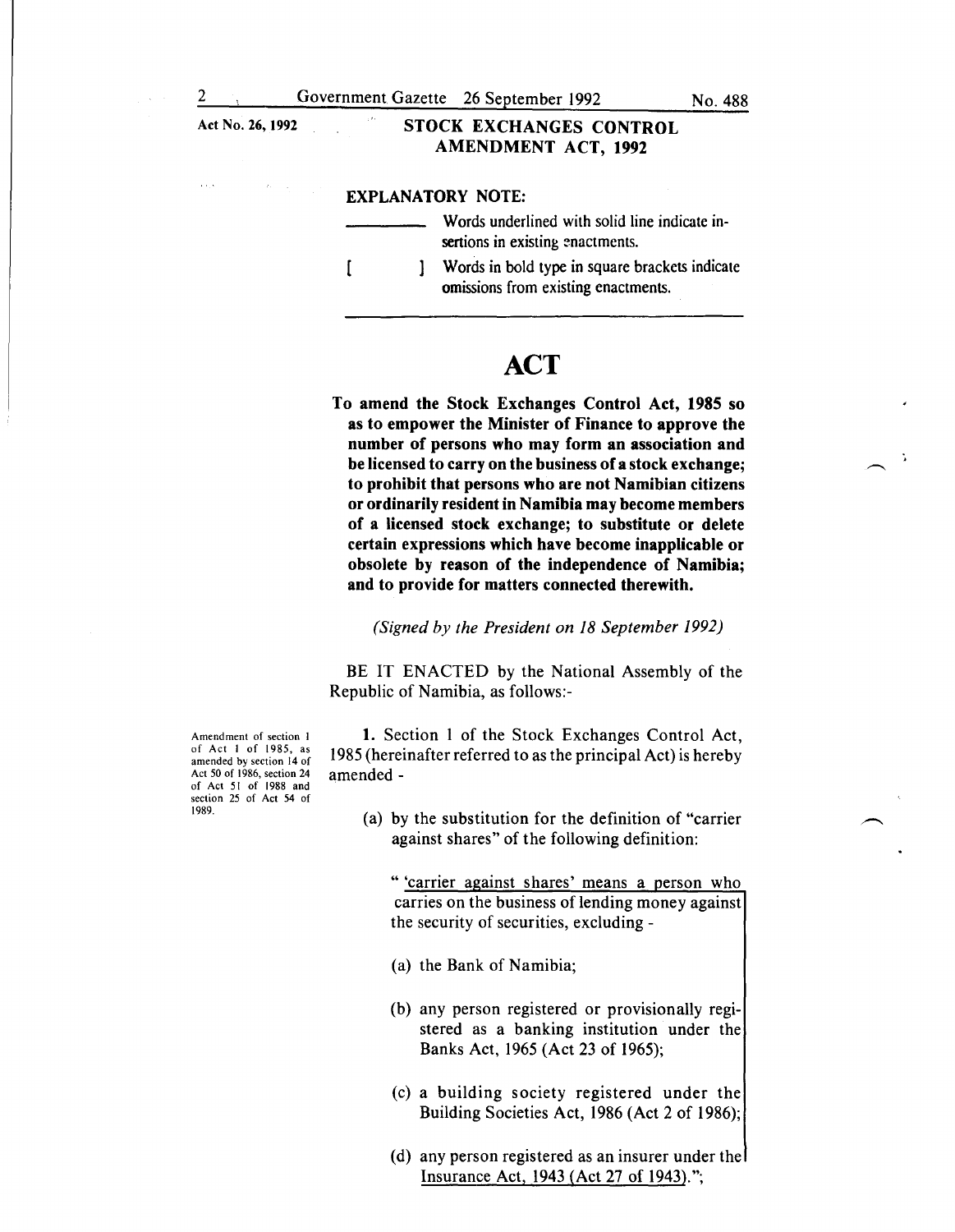#### STOCK EXCHANGES CONTROL AMENDMENT ACT, 1992

- (b) by the deletion of the definition of *"Gazette";*
- (c) by the substitution in the definition of"minimum cover" for the words following upon paragraph (b) of the following words:

"and for the purposes of this definition the value" of securities shall be deemed to be 50 per cent of the amount they would realize at the buyer's price thereof last so quoted, or the other percentage or different percentages of the last-mentioned amount which the Minister may, after consultation with the committee of a stock exchange, from time to time by notice in the *Gazette* determine and which shall apply from the date specified in the notice, but not being earlier than 14 days after the publication of the notice;";

- (d) by the deletion of the definition of "Republic";
- (e) by the substitution for paragraph (iii) of the definition of "securities" of the following paragraph:
	- "(iii) treasury bills, bankers' acceptances, negotiable certificates of deposit issued by a banking institution registered under the Banks Act, 1965 (Act No. 23 of 1965), or by a [mutual building society registered under the Mutual Building Societies Act, 1965 (Act No. 24 of 1965), or by a building society registered in terms of the Building Societies Act, 1986 (Act No. 82 of 1986)] building society registered under the Building Societies Act, 1986 (Act 2 of 1986), or any other similar short-term instruments designated by the Registrar by notice in the *Gazette,* or options on or rights to such bills, acceptances, certificates or instruments;"; and
	- (f) by the deletion of the definition of "Territory".
- 2. Section 3 of the principal Act is hereby amended-
- (a) by the substitution in subsection (2) for the words preceding paragraph (a) the following words:

"No person shall carry on the business of buying and selling listed securities [other than securities of a kind mentioned in subsection (3)] on behalf

Amendment of section 3 of Act I of 1985, as amended by section 15 of Act 50 of 1986, section 27 of Act 51 of 1988 and section 26 of Act 54 of 1989.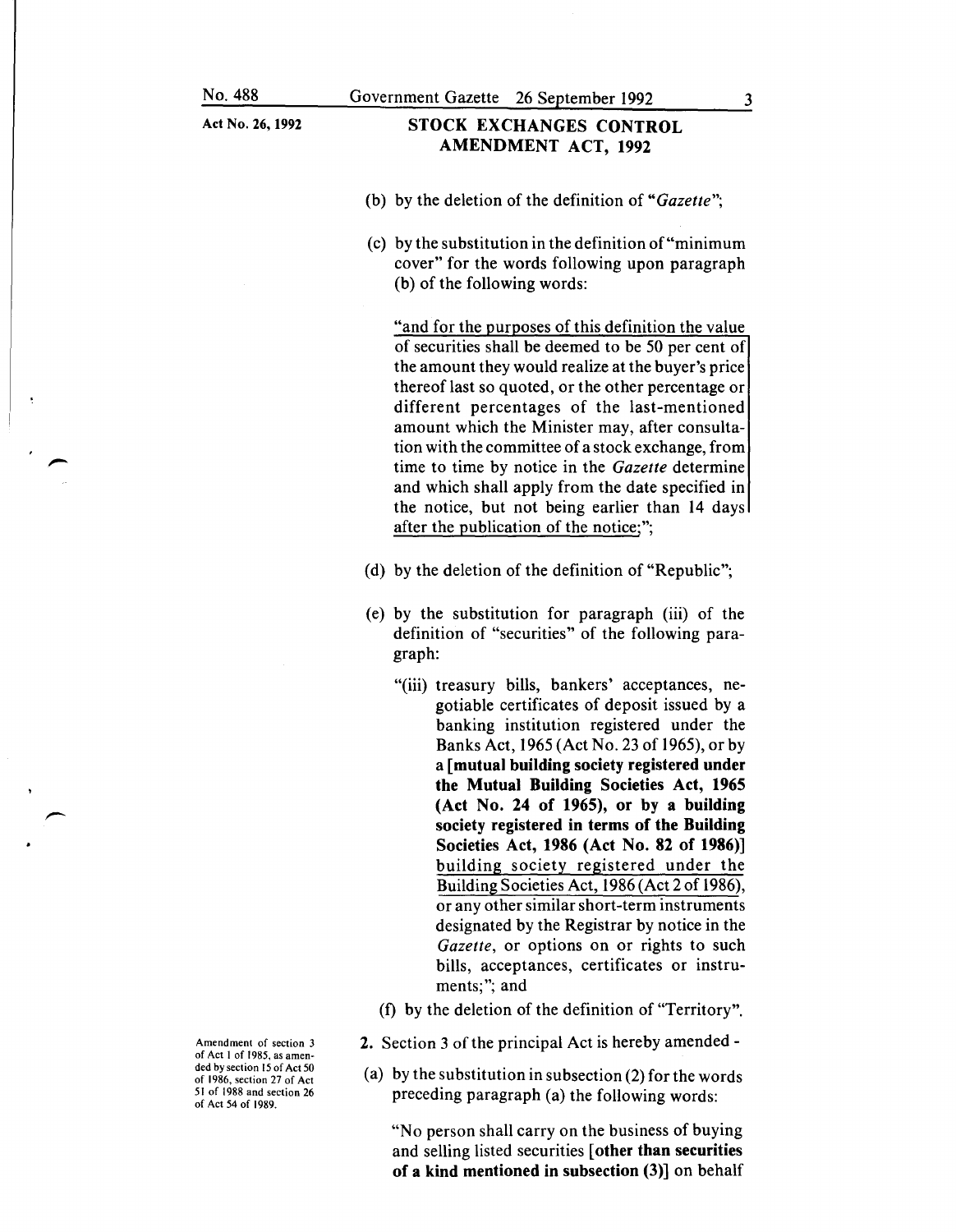#### STOCK EXCHANGES CONTROL AMENDMENT ACT, 1992

of other persons or on his own account, unless-"; and

(b) by the deletion of subsections (3) and (4).

Substitution of section 7 of Act I of 1985.

3. The following section is hereby substituted for section 7 of the principal Act.

"Applications for certificates authorizing issue or renewal of stock exchange licences.

7. (I) Notwithstanding the provisions of the Companies Act, 1973 (Act No. 61 of 1973), [30 persons or more] any number of persons as the Minister may approve may form an association to carry on the business of a stock exchange, and the association may apply to the Registrar for a certificate authorizing a receiver of revenue to issue to the association a licence to carry on the business of a stock exchange or to renew any such licence: Provided that for the purposes of this subsection a partnership shall be reckoned as one person.

(2) Every application relating to the issue of such a licence shall be in the form prescribed and be accompanied by not less than five copies of the rules of the association.

(3) Upon receipt of an application relating to the issue of such a licence the Registrar shall cause to be published at the expense of the association, in the *Gazette* and [in every province and the Territory] once in each of three consecutive weeks in [an English and an Afrikaans] a newspaper approved by the Registrar, a notice, in accordance with subsection (4), that the application has been received.

( 4) The said notice shall state the name, address and occupation of every member of the association and the place [in each province and the Territory] where the rules of the association shall lie open for inspection by any member of the public, and shall call upon all interested persons who have any objections to the grant of the certificate, to lodge their objections with the Registrar within a period specified in the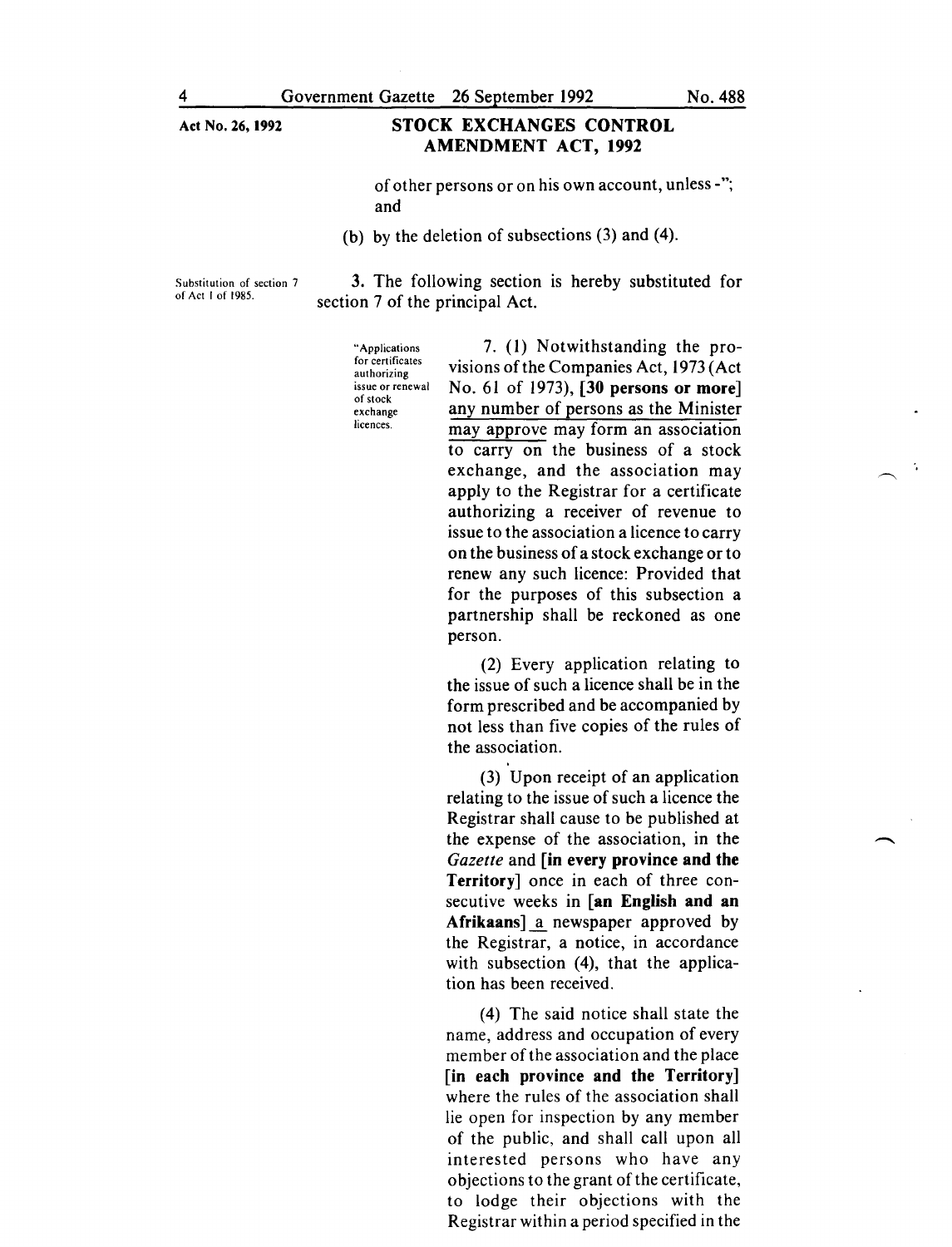#### STOCK EXCHANGES CONTROL AMENDMENT ACT, 1992

notice, not being less than 14 days from the date of the last publication thereof.".

Amendment of section 8 of Act I of 1985.

Amendment of section 10 of Act I of 1985.

4. Section 8 of the principal Act is hereby amended by the substitution for paragraph (b) of subsection (1) of the following paragraph:

"(b) that at least  $\lceil 30 \rceil$  members] one member of the association or such other number of such members as may be prescribed by the Minister by notice in the *Gazette,* will carry on business mainly as buyers and sellers of securities on behalf of other persons [independently of and in competition with one another].".

5. Section 10 of the principal Act is hereby amended by the substitution for paragraph (a) of subsection (1) of the following paragraph:

"(a) if he or she is not satisfied that the rules of the association were properly enforced during the year preceding the year for which the licence is to be renewed, or that during the said year the association complied with the provisions of this Act or of the regulations made thereunder, or that during the year for which the licence is to be renewed at least [30 members] one member of the association or such other number of members as may be prescribed by the Minister under section  $8(1)(b)$ , will carry on business mainly as buyers and sellers of securities on behalf of other persons [independently of and in competition with one another]; or".

6. The following section is hereby substituted for section 14 of the principal Act:

"Stock exchange membership of natural persons.

14. No natural person who is not a [South African] Namibian citizen or ordinarily resident in Namibia shall become a member of a licensed stock exchange.".

Amendment of section 19 of Act I of 1985.

7. Section 19 of the principal Act is hereby amended by the substitution for paragraph (a) of subsection (3) of the following paragraph:

Substitution of section 14 of Act I of 1985.